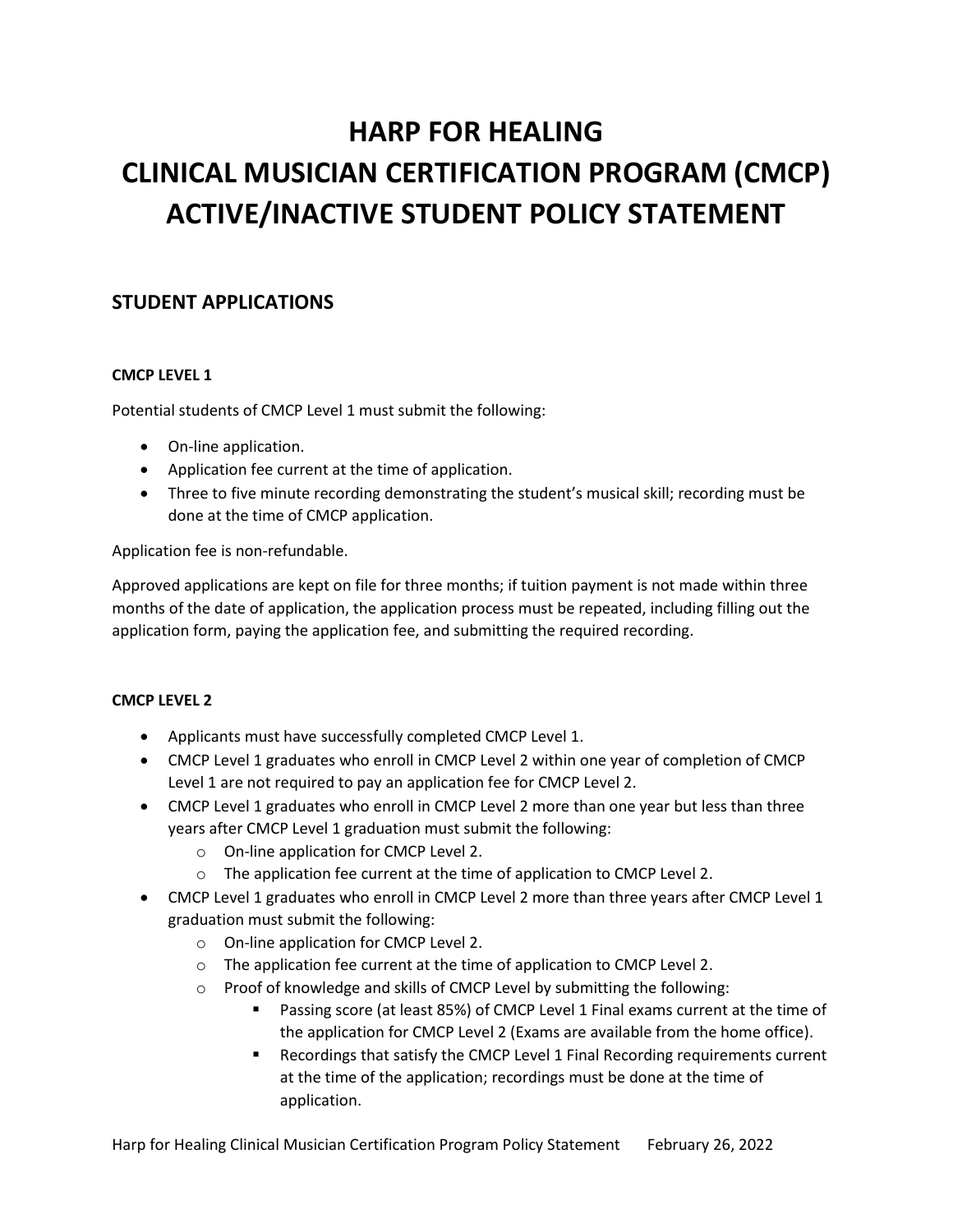#### **Modified Requirements Track (MRT)**

- Application procedure for the Modified Requirements Track (MRT) is available on the Harp for Healing website and must be followed, including all requirements and prerequisites.
- Application fee is non-refundable and may not be transferred to any other fee.
- Students who apply for MRT but are denied for any reason may request consideration for enrollment in CMCP Level 1 without having to submit any additional application fee if the request to enroll in CMCP Level 1 is made within three months of the application to MRT.

## **ACTIVE AND INACTIVE STUDENT POLICIES**

CMCP students may proceed through the course at their own pace, but to maintain active student status, CMCP students must maintain contact with mentor and/or home office and make forward movement in the course. Any CMCP student who has initiated no contact with his/her mentor and/or has made no forward motion in the course in six consecutive months will be designated as inactive without notification.

CMCP students who do not complete a level within three years of enrollment in that level may be required to purchase updated materials and satisfy updated requirements for that level, at the discretion of the Program Director.

#### **CMCP Inactive Students**

- A student may be declared inactive without notification for any of the following reasons:
	- o No contact from student to mentor for six consecutive months.
	- $\circ$  No forward motion (completed assignments or book reports) for six consecutive months.
- Students may reactivate their student status within four years of being declared inactive by taking the following actions:
	- o Contact the home office to request approval for reactivation.
	- o Pay the reactivation fee current at the time of the request.
	- $\circ$  Pay mentor fees, as determined by the home office based on anticipated student mentoring needs.
- Students who are reactivated must use the course materials and satisfy all course requirements that are current at the time of reactivation.
- CMCP Level 1 students who are inactive for more than four consecutive years must re-enter the program as a new student and pay all fees current at the time of the re-entry application.
- CMCP Level 2 students who are inactive for more than four consecutive years may apply to reenter the program as a beginning Level 2 student by submitting the following:
	- o On-line application for CMCP Level 2.
	- o The application fee current at the time of application to CMCP Level 2.
	- $\circ$  Proof of knowledge and skills of CMCP Level 1 by submitting the following:
		- Passing score (at least 85%) of CMCP Level 1 Final exams current at the time of the application for CMCP Level 2 (Exams are available from the home office).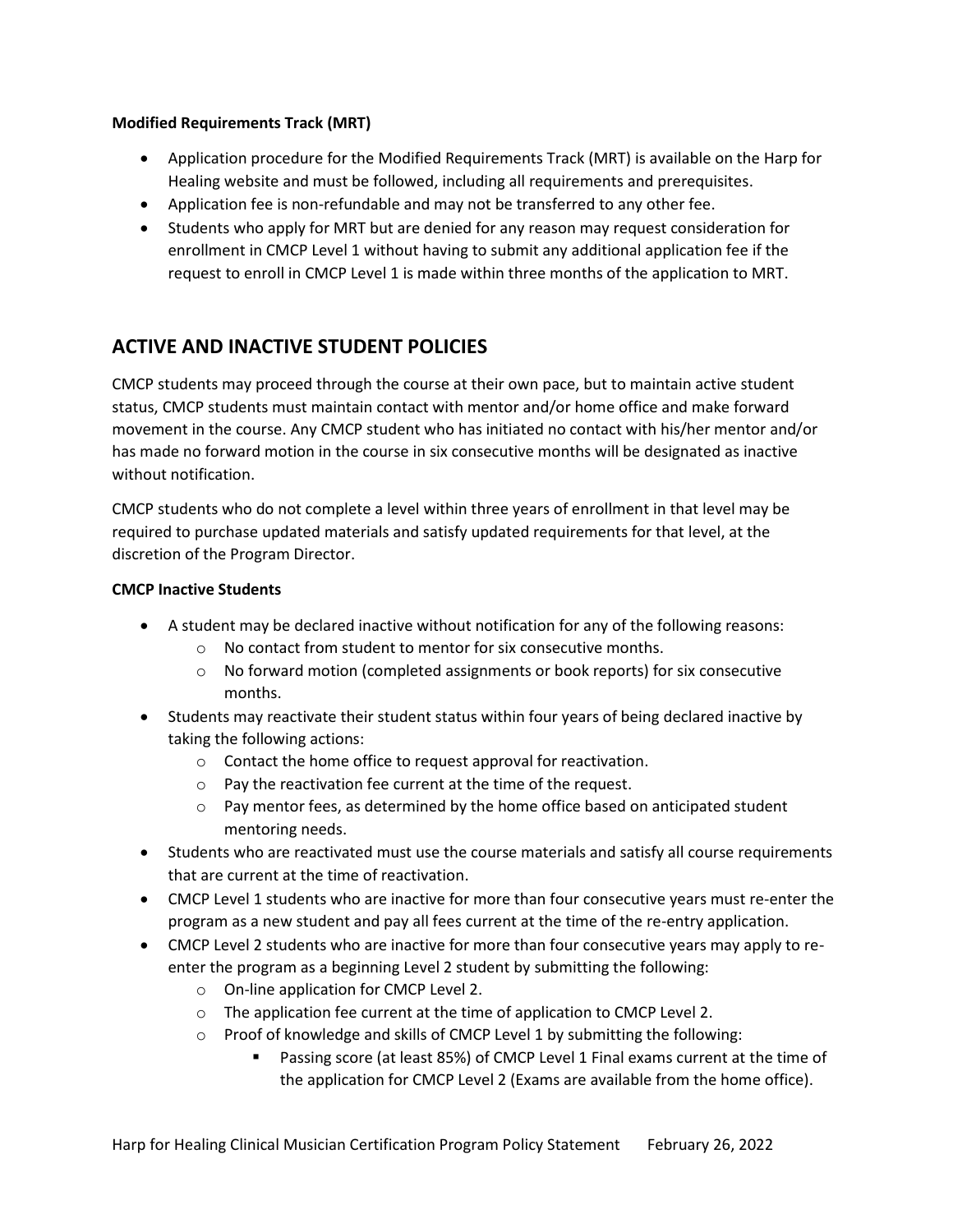- Recordings that satisfy the CMCP Level 1 Final Recording requirements current at the time of the application; recordings must be done at the time of application.
- $\circ$  Payment of the CMCP Level 2 tuition current at the time of acceptance to CMCP Level 2.

## **Consequences of being designated as inactive:**

- Log-in privileges to the Harp for Healing website are denied.
- Student is removed from the CMCP Study Group Facebook page and Google Discussion Group and any other CMCP community groups.
- Student does not receive program emails or updates.
- Mentor services are suspended.

# **ACTIVE AND INACTIVE GRADUATE POLICIES**

In order to maintain active status as a Certified Clinical Musician or Certified Therapeutic Musician, graduates must maintain a total of at least 40 CEUs in the four-year lookback window at the end of each year. An exception is made for recent graduates, who have four years to accumulate the initial 40 CEUs. (Example: a student who completes CMCP in 2022 has until the end of 2026 to accumulate 40 CEUs.)

- Recent graduates have four years to accumulate the initial 40 CEU total.
- CEU totals for the prior year are reviewed each year in January-February. (Example: 2022 CEUs are reviewed in January-February of 2023.) graduates who have not submitted the required number of CEUs are notified and given the opportunity to make acceptable arrangements with the home office to satisfy the CEU requirement by the end of February. (In the example, by February of 2023.)
- The Program Manager may designate an extremely qualified graduate as exempt from CEU requirements, but only in extraordinary circumstances and at the complete discretion of the Program Manager.
- Graduates who have not met the CEU requirements by the deadline specified above are declared inactive without further notice with the following consequences:
	- o Name is removed from the on-line graduate listing.
	- o Log-in privileges to the Harp for Healing website are denied.
	- o Graduate is removed from the CMCP Study Group Facebook page and Google Discussion Group and any other CMCP community groups.
	- o Graduate does not receive program emails or updates.
	- o Graduate may not present his/herself as a current Certified Therapeutic Musician or Certified Clinical Musician.

Graduate may restore active status by following these steps:

- Contact the home office with a request to be reactivated.
- Pay the reactivation fee current at the time of the reactivation request.
- Submit proof of 40 CEUs within the four-year lookback window current at the time of the reactivation request.